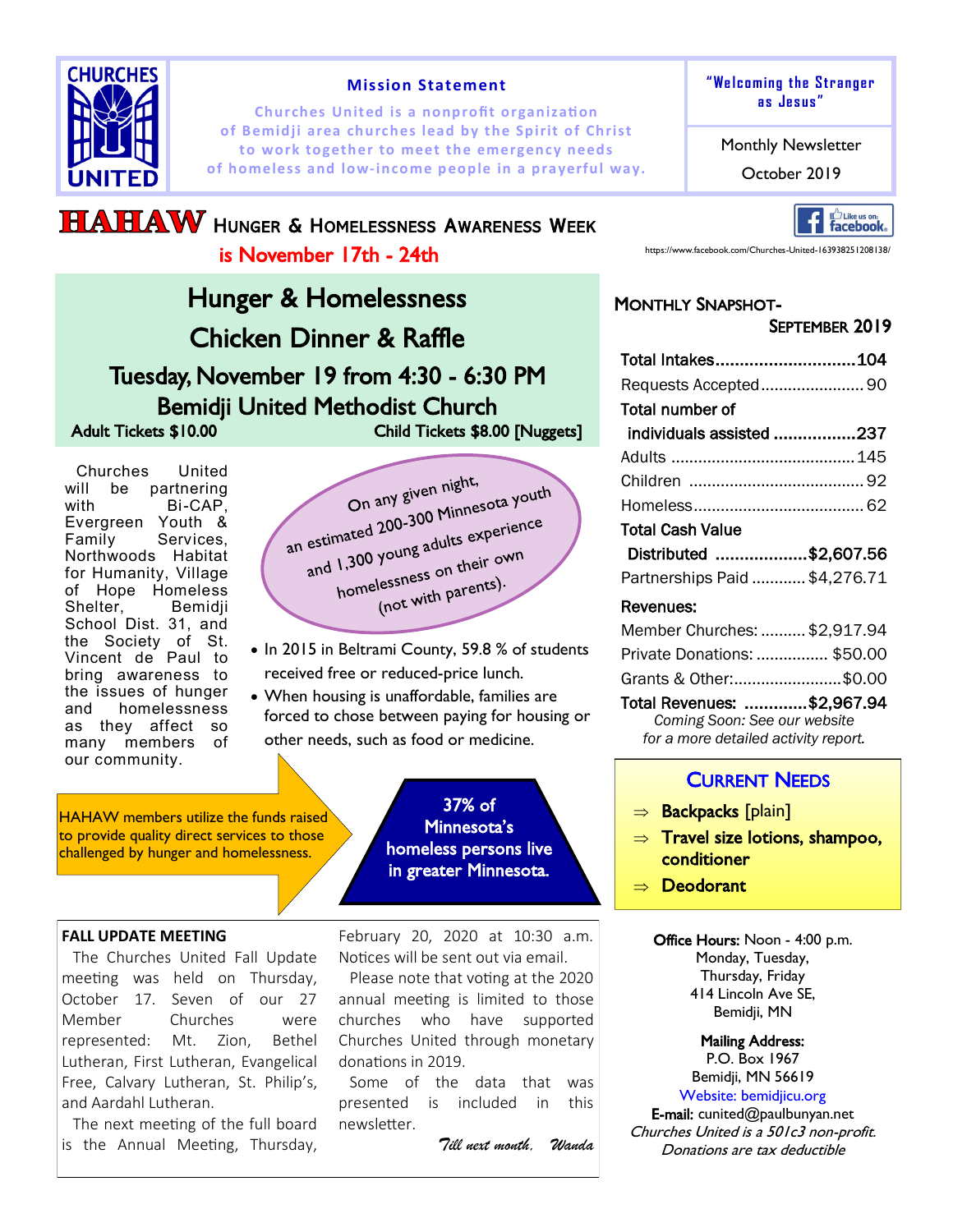# YEAR-TO-DATE OVERVIEW JAN 1 TO SEP 30, 2019

| Total number of                                      |  |
|------------------------------------------------------|--|
|                                                      |  |
|                                                      |  |
|                                                      |  |
|                                                      |  |
| Homeless applications $=$ 30% of total for the first |  |

9 months of 2019

| <b>Total Cash Value</b>                           |  |
|---------------------------------------------------|--|
|                                                   |  |
| Partnerships Paid  \$38,240.34                    |  |
| Revenues:                                         |  |
| Member Churches:  \$28,124.02                     |  |
|                                                   |  |
|                                                   |  |
| Total Revenues: \$45,686.02                       |  |
| See the next page for more donations information. |  |



The number of intakes peaked over the summer and has dropped a bit this fall.

So far, in October the numbers are starting to climb again.



Special Assistance includes help with Rent, Electric. Natural Gas, Propane, Car Repairs, Etc.